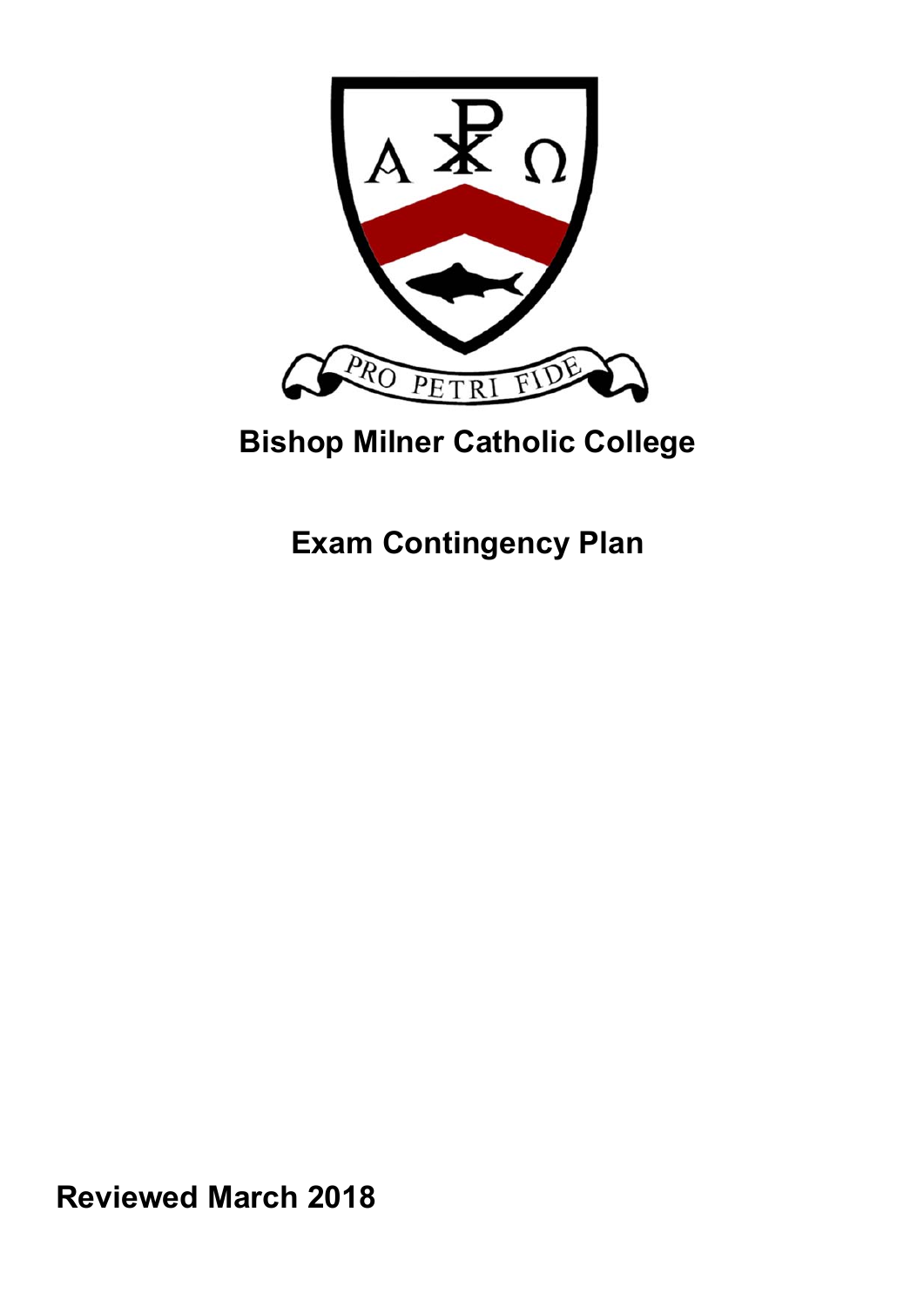# **Purpose of the plan**

This plan examines potential risks and issues that could cause disruption to the management and administration of the exam process at Bishop Milner Catholic College. By outlining actions/procedures to be invoked in case of disruption it is intended to mitigate the impact these disruptions have on our exam process.

Alongside internal processes, this plan is informed by scenarios contained in the *Joint contingency plan in the event of widespread disruption to the examination system in England, Wales and Northern Ireland.* 

This plan complies with JCQ general regulations (section 5) in that:

The centre agrees to *"have in place a written examination contingency plan/examinations policy which covers all aspects of examination administration. This will allow members of the senior leadership team to have a robust contingency plan in place, minimising risk to examination administration, should the examinations officer be absent at a crucial stage of the examination cycle;"*

# **Causes of potential disruption to the exam process**

# **1. Exam officer extended absence at key points in the exam process (cycle)**

# Criteria for implementation of the plan

Key tasks required in the management and administration of the exam cycle not undertaken including:

- *Planning*
	- annual data collection exercise not undertaken to collate information on qualifications and awarding body specifications being delivered
	- annual exams plan not produced identifying essential key tasks, key dates and deadlines
	- sufficient invigilators not recruited and trained
- *Entries* 
	- awarding bodies not being informed of early/estimated entries which prompts release of early information required by teaching staff
	- candidates not being entered with awarding bodies for external exams/assessment
	- awarding body entry deadlines missed or late or other penalty fees being incurred
- *Pre‐exams* 
	- exam timetabling, rooming allocation; and invigilation schedules not prepared
	- candidates not briefed on exam timetables and awarding body information for candidates
	- exam/assessment materials and candidates' work not stored under required secure conditions
	- internal assessment marks and samples of candidates' work not submitted to awarding bodies/external moderators
- *Exam time* 
	- exams/assessments not taken under the conditions prescribed by awarding bodies
	- required reports/requests not submitted to awarding bodies during exam/assessment periods e.g. very late arrival, suspected malpractice, special consideration
	- candidates' scripts not dispatched as required to awarding bodies
- *Results and post‐results* 
	- access to examination results affecting the distribution of results to candidates
	- the facilitation of the post‐results services

# Centre actions:

- Vice Principal to appoint a suitable Deputy Examinations Officer as rapidly as possible, who will follow procedures and practices within the Examinations Officer remit.
- Exams Officer to ensure essential information is available to Vice Principal
- Exams Officer to ensure Exam Cycle, policies and procedures are up to date at all times

# **2. SENCo extended absence at key points in the exam cycle**

Criteria for implementation of the plan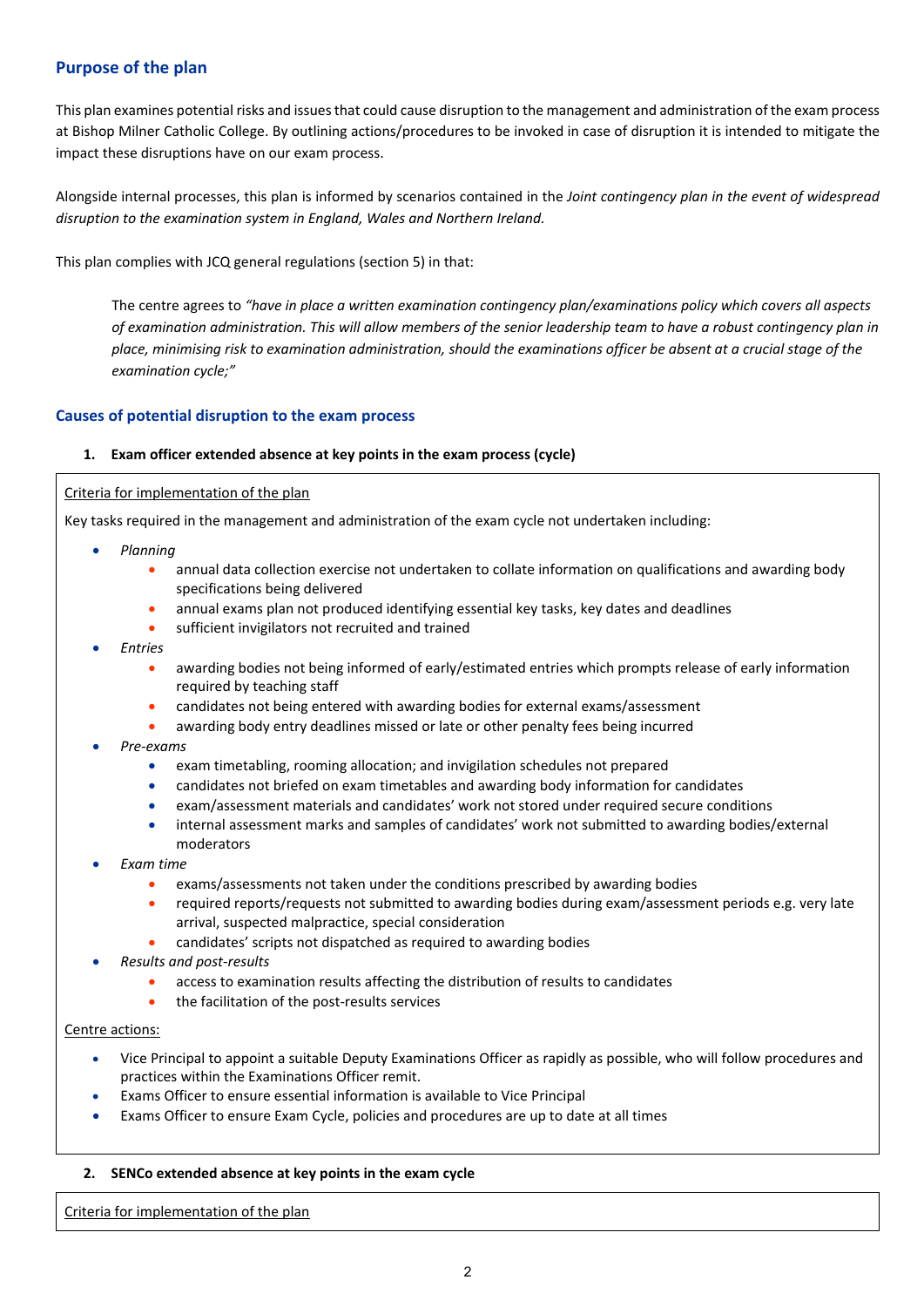Key tasks required in the management and administration of the access arrangements process within the exam cycle not undertaken including:

- *Planning*
	- candidates not tested/assessed to identify potential access arrangement requirements
	- evidence of need and evidence to support normal way of working not collated
- *Pre‐exams* 
	- approval for access arrangements not applied for to the awarding body
	- modified paper requirements not identified in a timely manner to enable ordering to meet external deadline
		- staff providing support to access arrangement candidates not allocated and trained
- *Exam time* 
	- access arrangement candidate support not arranged for exam rooms

# Centre actions:

- Vice Principal to appoint a suitable Deputy SENCo as rapidly as possible, who will follow procedures and practices within the SENCo remit.
- Exams Officer to ensure essential information is available to Vice Principal
- Exams Officer to ensure Exam Cycle, policies and procedures are up to date at all times

# **3. Teaching staff extended absence at key points in the exam cycle**

# Criteria for implementation of the plan

Key tasks not undertaken including:

- *Early/estimated entry information not provided to the exams officer on time; resulting in pre‐release information not being received*
- *Final entry information not provided to the exams officer on time; resulting in:*
	- *candidates not being entered for exams/assessments or being entered late*
	- *late or other penalty fees being charged by awarding bodies*
- *Internal assessment marks and candidates' work not provided to meet submission deadlines*

# Centre actions:

 Vice Principal to ensure departmental continuity by requesting an alternative member of the takes responsibility for the actions above.

# **4. Invigilators ‐ lack of appropriately trained invigilators or invigilator absence**

# Criteria for implementation of the plan

- *Failure to recruit and train sufficient invigilators to conduct exams*
- *Invigilator shortage on peak exam days*
- *Invigilator absence on the day of an exam*

# Centre actions:

- Examinations Officer to maintain a short list of suitable candidates.
- Examinations Officer to ensure that capacity is never exceeded on any one day.
- Vice Principal/Examinations Officer to review training procedures regularly and put in place additional training as required.
- Examinations Officer to ensure a specific Exams Day Contingency Plan is in place (Appendix 1)
- Examinations Officer to ensure a specific Emergency Evacuation Plan is in place (Appendix 2)
- Examinations Officer to ensure an Incident Log is in place

# **5. Exam rooms ‐ lack of appropriate rooms or main venues unavailable at short notice**

# Criteria for implementation of the plan

- *Exams officer unable to identify sufficient/appropriate rooms during exams timetable planning*
- *Insufficient rooms available on peak exam days*
- *Main exam venues unavailable due to an unexpected incident at exam time*

# Centre actions:

- Pre-planning at all stages is essential.
- Vice Principal and Examinations Officer to continually review all stages of the process.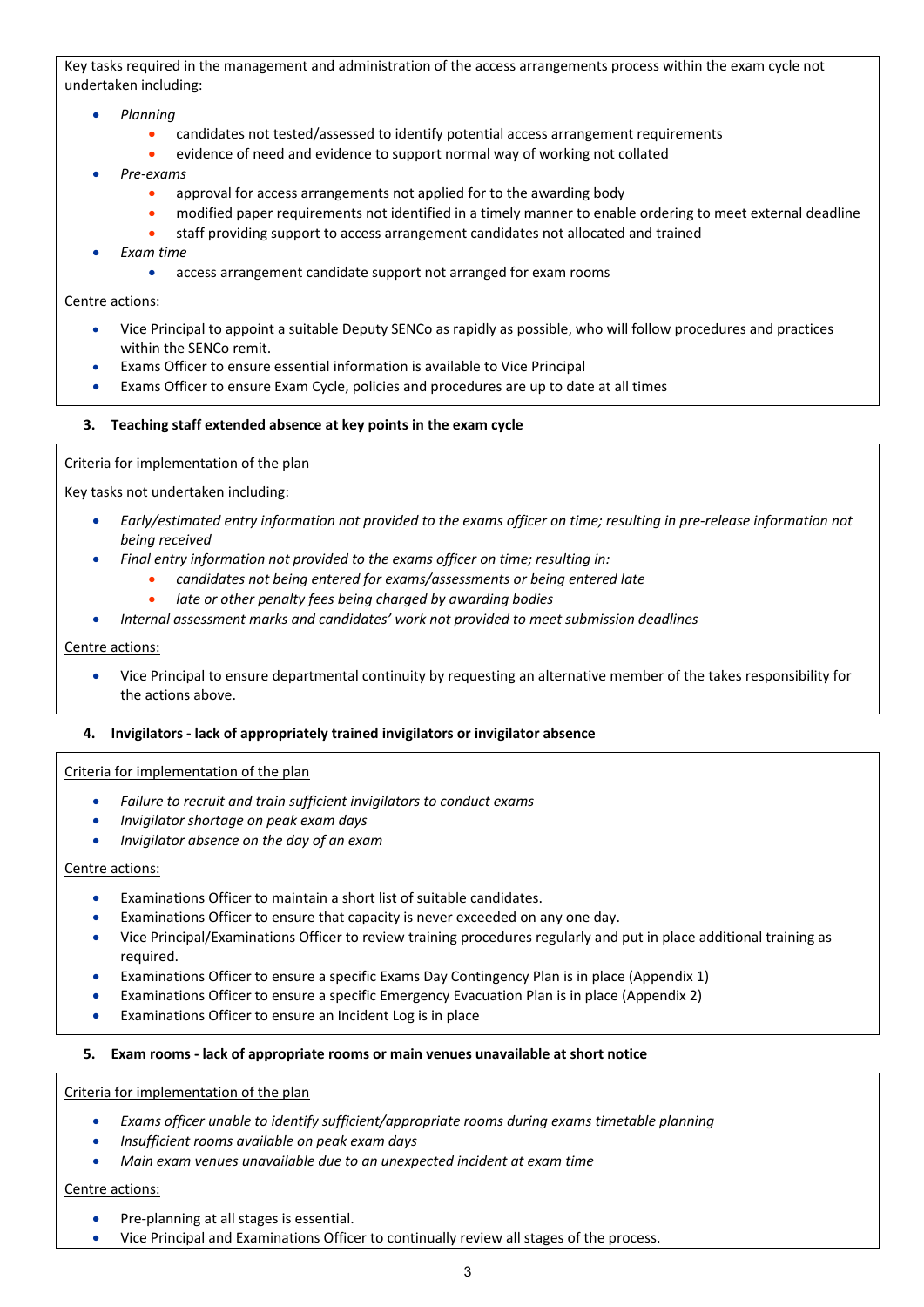- Old Gymnasium to be first option as alternative venue for emergency accommodation.
- Emergency Evacuation plan should be in place (Appendix 2)

# **6. Failure of IT systems**

# Criteria for implementation of the plan

- *MIS system failure at final entry deadline*
- *MIS system failure during exams preparation*
- *MIS system failure at results release time*

# Centre actions:

- Vice Principal and examinations to contact in-house IT department.
- Examinations Officer to contact all Examination Boards (see Appendix 1 for telephone numbers) for alternative route for dissemination of results.

# **7. Disruption of teaching time – centre closed for an extended period**

# Criteria for implementation of the plan

 Centre closed or candidates are unable to attend for an extended period during normal teaching or study supported time, interrupting the provision of normal teaching and learning

*The centre to communicate with parents, carers and students about the potential for disruption to teaching time and plans to address this.* [Joint Contingency Plan (JCP) scenario 1]

# Centre actions:

- The centre to communicate with parents, carers and students about the potential for disruption to teaching time and plans to address this.
- As the campus is quite disperse alternative venues to prioritised for students with imminent exams.
- Examinations Officer to advise the Examination Boards as appropriate.
- In extreme circumstances advise candidates they may need to sit exams in the next available series.

# **8. Candidates unable to take examinations because of a crisis – centre remains open**

# Criteria for implementation of the plan

Candidates are unable to attend the examination centre to take examinations as normal

*The centre to communicate with relevant awarding organisations at the outset to make them aware of the issue. The centre to communicate with parents, carers and candidates regarding solutions to the issue.* [JCP scenario 2]

# Centre actions:

- The centre to communicate with relevant awarding organisations at the outset to make them aware of the issue. The centre to communicate with parents, carers and candidates regarding solutions to the issue.
- Centre to liaise with Exam Boards to sit exams at a different venue in extremis.
- Should a significant number of candidates need to be isolated due to sickness, use the Old Gymnasium and request a member of the Sanatorium Staff to be on hand.
- If a small number (<5) are affected, isolate students in the Sanatorium with separate invigilation.
- Apply for Special Consideration for those affected to the appropriate Exam Boards.

# **9. Centre unable to open as normal during the exams period**

# Criteria for implementation of the plan

Centre unable to open as normal for scheduled examinations

*A centre which is unable to open as normal for examinations must inform each awarding organisation with which examinations are due to be taken as soon as is possible.* [JCP scenario 5]

Centre actions:

The centre to communicate with awarding organisations to organise alternative arrangements.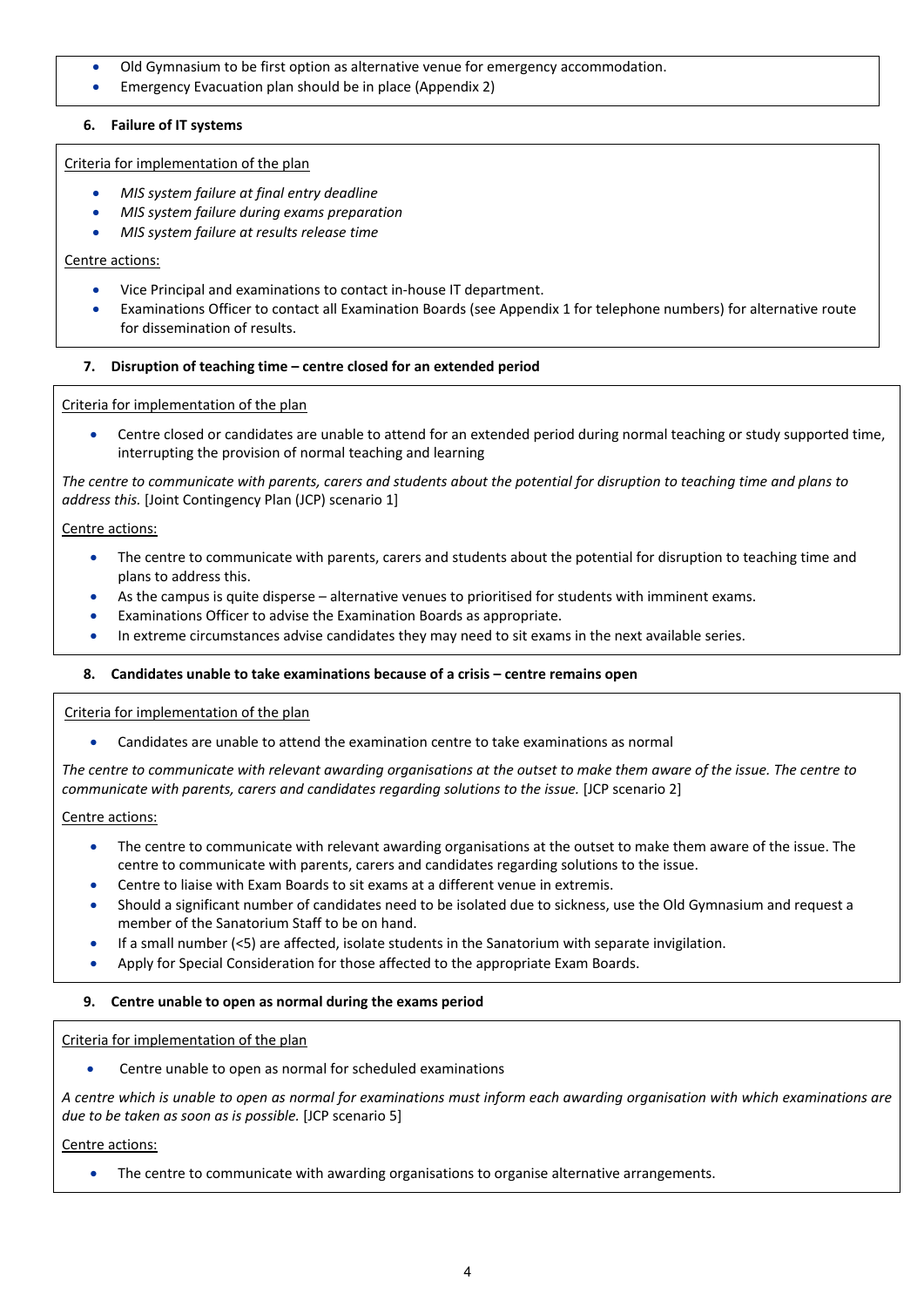# **10. Disruption in the distribution of examination papers**

# Criteria for implementation of the plan

Disruption to the distribution of examination papers to the centre in advance of examinations

*The centre to communicate with awarding organisations to organise alternative delivery of papers.* [JCP scenario 3]

# Centre actions:

- The centre to communicate with awarding organisations to organise alternative delivery of papers.
- Arrange with Exam Boards for alternative means of receiving papers either electronically or alternative courier.
- Examinations Officer to ensure papers are kept securely until needed.

# **11. Disruption to the transportation of completed examination scripts**

# Criteria for implementation of the plan

Delay in normal collection arrangements for completed examination scripts

The centre to communicate with relevant awarding organisations at the outset to resolve the issue. [JCP scenario 4]

# Centre actions:

- The centre to communicate with relevant Exam Boards at the outset to resolve the issue.
- Alternative transport should only be used with the agreement of the relevant Exam Boards.
- Scripts must be stored securely until such time transport is confirmed.

# **12. Assessment evidence is not available to be marked**

# Criteria for implementation of the plan

Large scale damage to or destruction of completed examination scripts/assessment evidence before it can be marked

*It is the responsibility of the head of centre to communicate this immediately to the relevant awarding organisation(s) and subsequently to students and their parents or carers.* [JCP scenario 6]

# Centre actions:

- It is the responsibility of the Head of Centre to communicate this immediately to the relevant awarding organisation(s) and subsequently to students and their parents or carers.
- The Exam Boards may generate candidate marks for the affected assessments based on other evidence, as defined by the Exam Boards and the regulators.
- It may be necessary for the candidates to retake the assessment at the next available opportunity

# **13. Centre unable to distribute results as normal**

# Criteria for implementation of the plan

● Centre is unable to access or manage the distribution of results to candidates, or to facilitate post-results services

*Centres to contact awarding organisations about alternative options.* [JCP scenario 11]

# Centre actions:

- Centres to contact awarding organisations about alternative options.
- Arrange to access results at an alternative site.
- Inform staff, students and parents as soon as possible of the change in distribution of results.

**Causes 7‐13** – all scenarios, criteria and specific communications have been taken directly from the *Joint contingency plan in the event of widespread disruption to the examination system in England, Wales and Northern Ireland*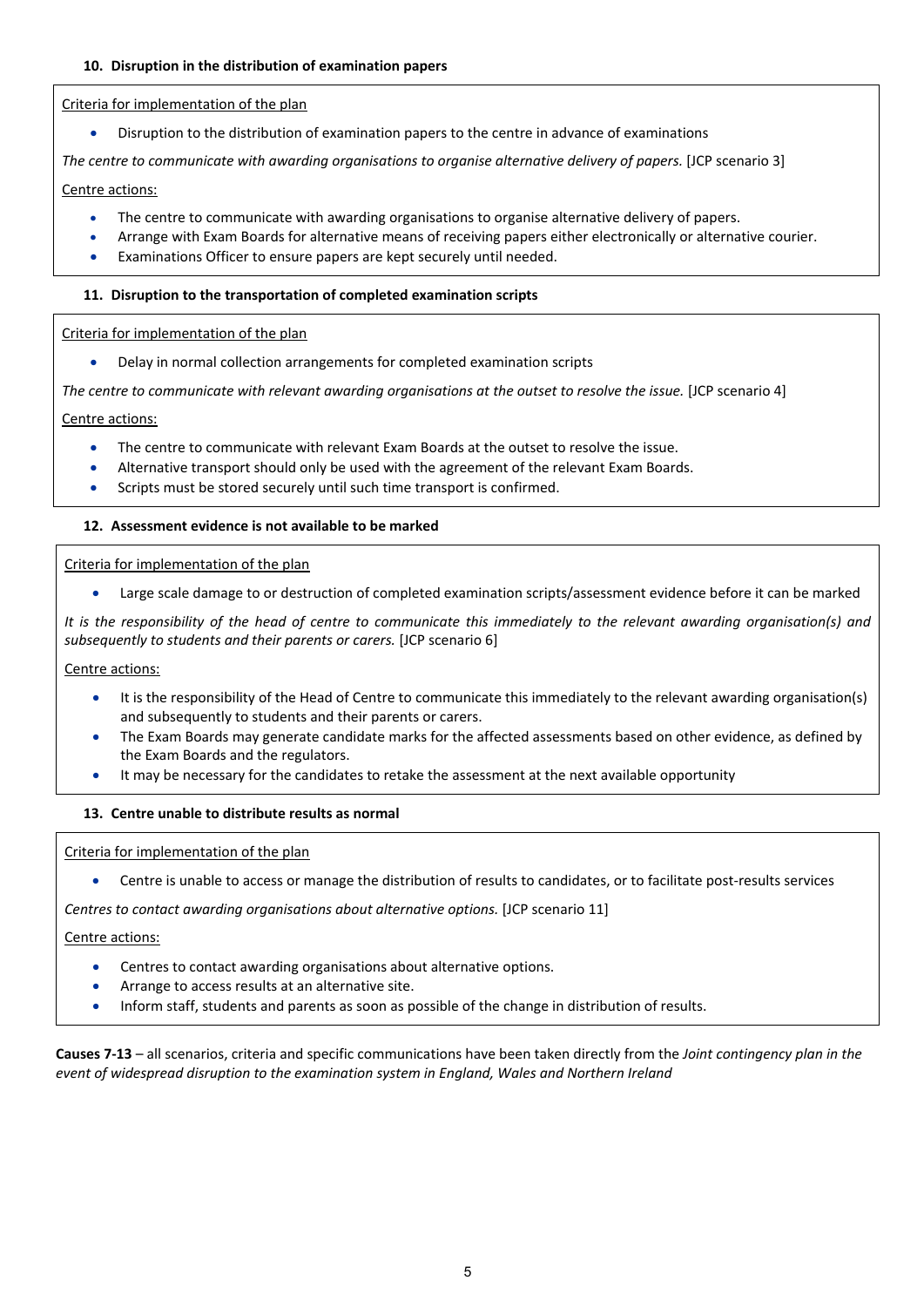# **Exams Day Contingency Plan**

| <b>Exam Item</b>                                                     | <b>Location / Person</b>                                                                                                      | <b>Responsibility</b> |
|----------------------------------------------------------------------|-------------------------------------------------------------------------------------------------------------------------------|-----------------------|
| <b>Keys to Secure Storage for exam papers</b><br>and exam stationery | <b>HPA/DHO holds keys</b>                                                                                                     | <b>DHO</b>            |
| <b>Exams Office - Centre Timetable</b>                               | <b>Timetable widely published</b>                                                                                             | <b>DHO</b>            |
| <b>Seating plans</b>                                                 | In exam boxes.                                                                                                                | <b>DHO</b>            |
| Exam cards / setting out of exam rooms<br>/ notices etc.             | On desk. Attendance sheets in files.<br>Official ones in files on right of desk.                                              | <b>DHO</b>            |
| <b>Invigilators</b>                                                  | <b>DHO</b> to organise                                                                                                        | <b>DHO</b>            |
| <b>Access Arrangements (incl. Cover</b><br>sheets)                   | Notification on attendance sheets.                                                                                            | <b>DHO</b>            |
| <b>Script envelopes / Examiner address</b><br>labels                 | In admin store cupboard                                                                                                       | <b>DHO</b>            |
| <b>Exam clashes</b>                                                  | <b>Resolution notice on desk</b>                                                                                              | <b>DHO</b>            |
| <b>Collection of scripts</b>                                         | <b>Invigilators</b>                                                                                                           | <b>Invigilators</b>   |
| <b>Collation of scripts</b>                                          | <b>Invigilators</b><br>checked off on official attendance<br>registers Official attendance sheets<br>completed before posting | <b>Invigilators</b>   |
| Completion of proof of posting form /<br>posting scripts             | <b>Evidence folder held at reception</b>                                                                                      | <b>DMA</b>            |
| <b>Awarding Bodies tel no:</b>                                       |                                                                                                                               |                       |
| <b>WJEC</b>                                                          | 02920 265 000                                                                                                                 |                       |
| <b>AQA</b>                                                           | 0800 197 7162                                                                                                                 |                       |
| <b>OCR</b>                                                           | 01223 553 998                                                                                                                 |                       |
| <b>Pearson CIE</b>                                                   | 08444 632 535                                                                                                                 |                       |
|                                                                      | 01223 553 554                                                                                                                 |                       |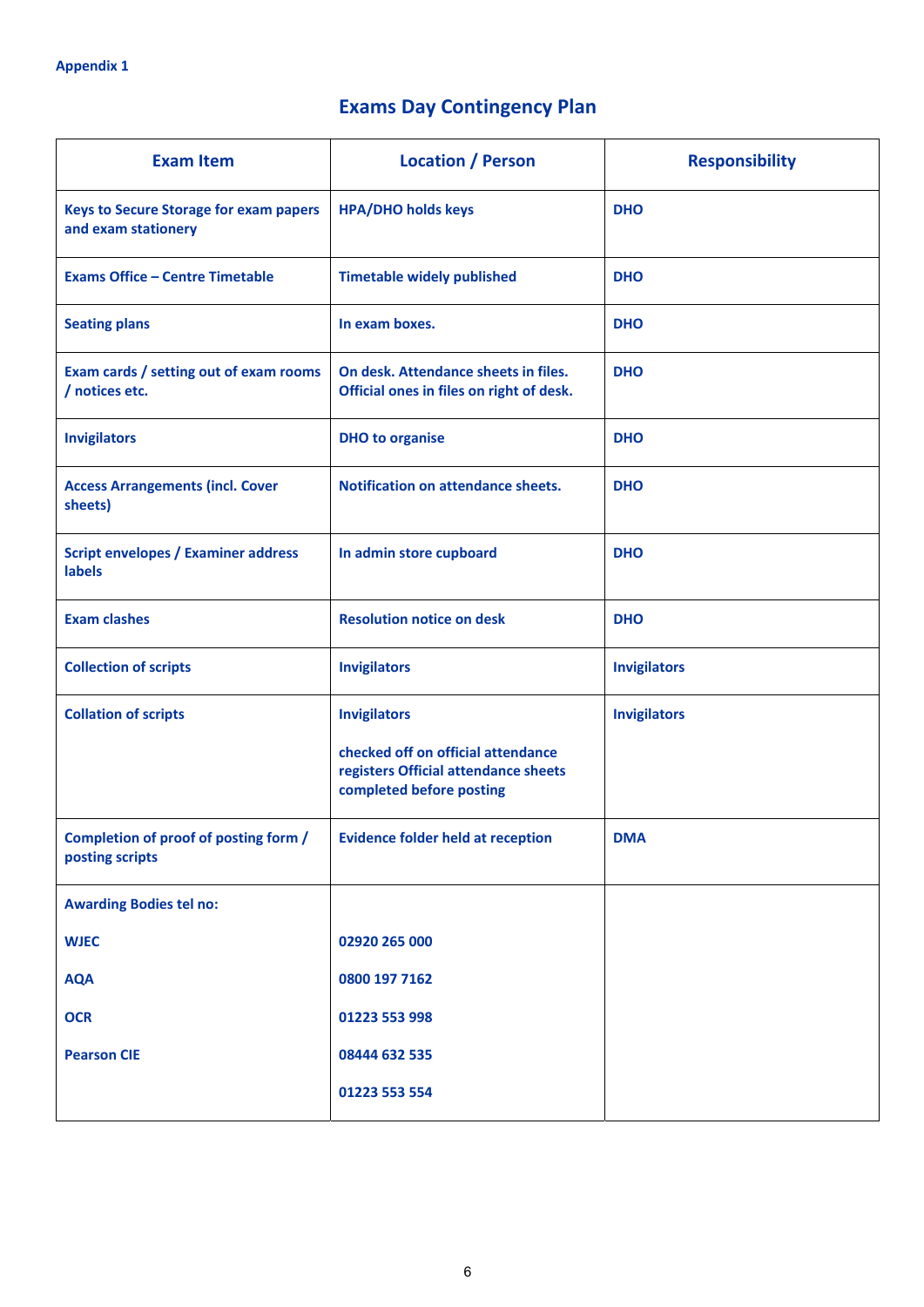# **Appendix 2**

# **Policy for Severe Disruption/Evacuation during External Examinations**

Staff are reminded of the procedure for evacuating external examinations during an alarm/sever disruption.

# **Under no circumstances should any member of invigilation staff tell candidates to leave an examination venue.**

When the alarm has been investigated and them the need for and evacuation assessed a member of the Senior Leadership Team or Fire Marshall will move immediately to the examination venue and give instructions to the candidates.

Senior Leadership Team or the Examination Officer are the only staff who will evacuate the examination.

All question papers and scripts must be left in the examination room.

Invigilators must take note of the time of the interruption and how long it lasted.

If there is a fire candidates will be removed from the examination venue but will remain under examination conditions.

All Year 11, 12, 13 tutors and examination invigilators should report to the main hall and will be required to supervise candidates. The candidates must stand 2 metres apart from each other and must not talk or communicate with any other candidate.

A full report will be sent to the examination board and a request for special consideration for the disturbance submitted by the Head of the Centre or the Examination officer, copies of this should be retained until the relevant date for Enquiries about Results.